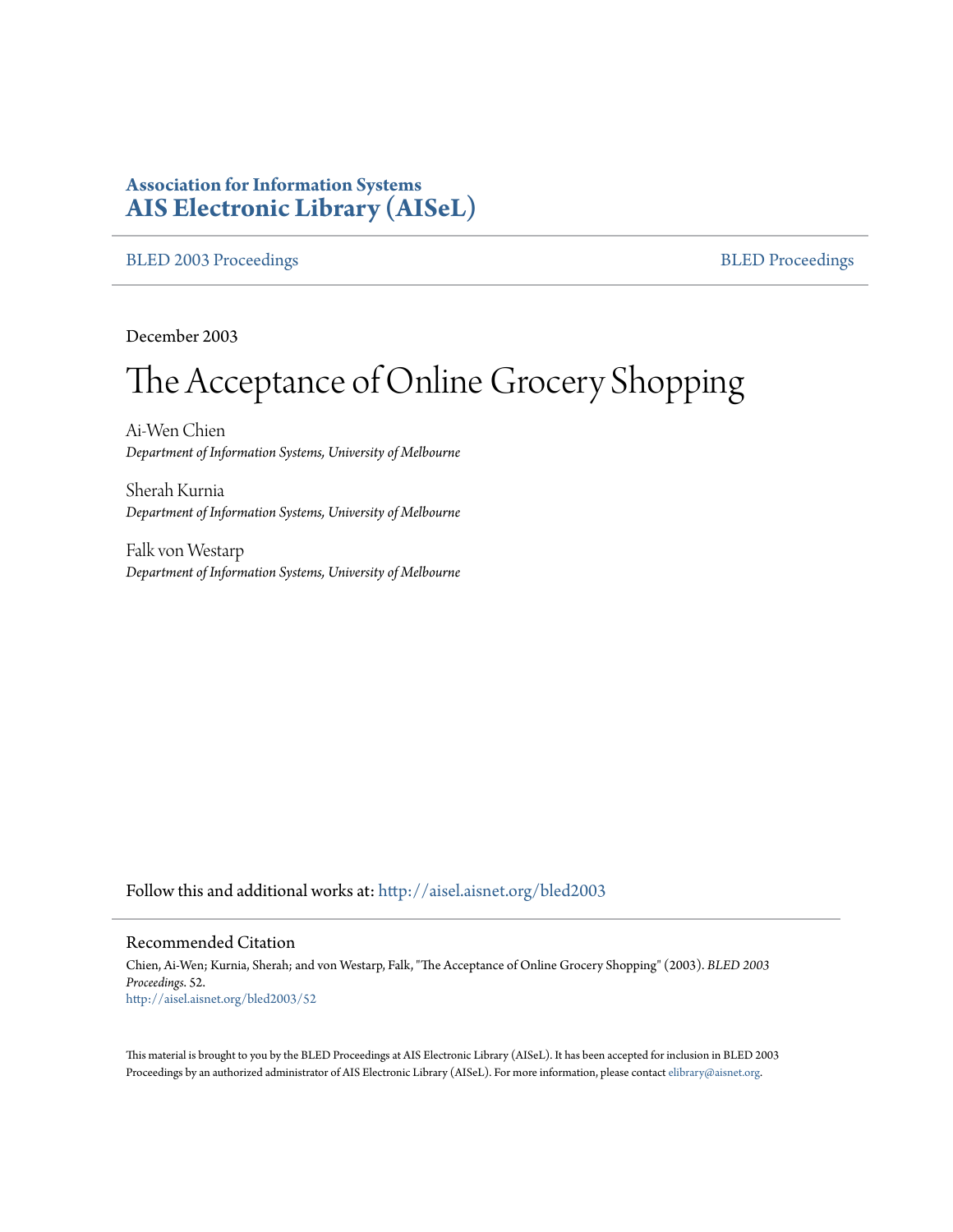## **16th Bled eCommerce Conference**

#### **eTransformation**

Bled, Slovenia, June 9 - 11, 2003

# **The Acceptance of Online Grocery Shopping**

## **Sherah Kurnia, Ai-Wen Jenny Chien**

Department of Information Systems, The University of Melbourne, Australia SherahK@unimelb.edu.au

## **Abstract**

*The Internet has been increasingly used to facilitate online business transactions between business entities and consumers for various products and services. One of the applications that has received much attention in the last few years is Online Grocery Shopping (OGS). There is, however, no concrete evidence that OGS has been widely adopted as initially predicted. To enrich the existing studies in this context, which are currently limited, this paper explores the Australian consumer's perception of Online Grocery Shopping in order to identify some factors that may foster or hinder its acceptance. The Technology Acceptance Model (TAM) is employed to provide the theoretical foundation for this study. Based on the empirical data collected from a survey, the findings demonstrate the strength of the TAM in exploring the acceptance of OGS in Australia. In addition, the visibility of OGS was also found to be an important factor for its acceptance by the community.* 

## **1. Introduction**

In this era of globalisation, the Internet has been increasingly used to facilitate online business transactions, not only between different business entities, but also between business entities and consumers. One of the Internet business applications that has received much attention in the last few years is Online Grocery Shopping (OGS) (Belsie, 1998). Online Grocery Shopping refers to the use of retailers' web sites by consumers to purchase grocery products by simply clicking the mouse button for the required items. Home delivery will then be made by the retailer. OGS has many potential benefits to consumers, particularly in terms of convenience and time-savings. In addition, the retailers will ultimately reap siginificant benefits as it will lead to more efficient use of personnel and simplification of building infrastructure (Kurnia and Johnston, 1999; Australian Retailers Association, 2000; Morganosky and Cude, 2000; Slonae, 2000).

Online Grocery Shopping was first offered in the United States in the late 1980s (Belsie, 1998) but it has been adopted in other regions, notably European countries and Australia. Despite the many benefits of OGS, however, no concrete evidence indicates that OGS has been widely adopted as initially predicted (Schuster and Sporn, 1998; Heikkila et al.,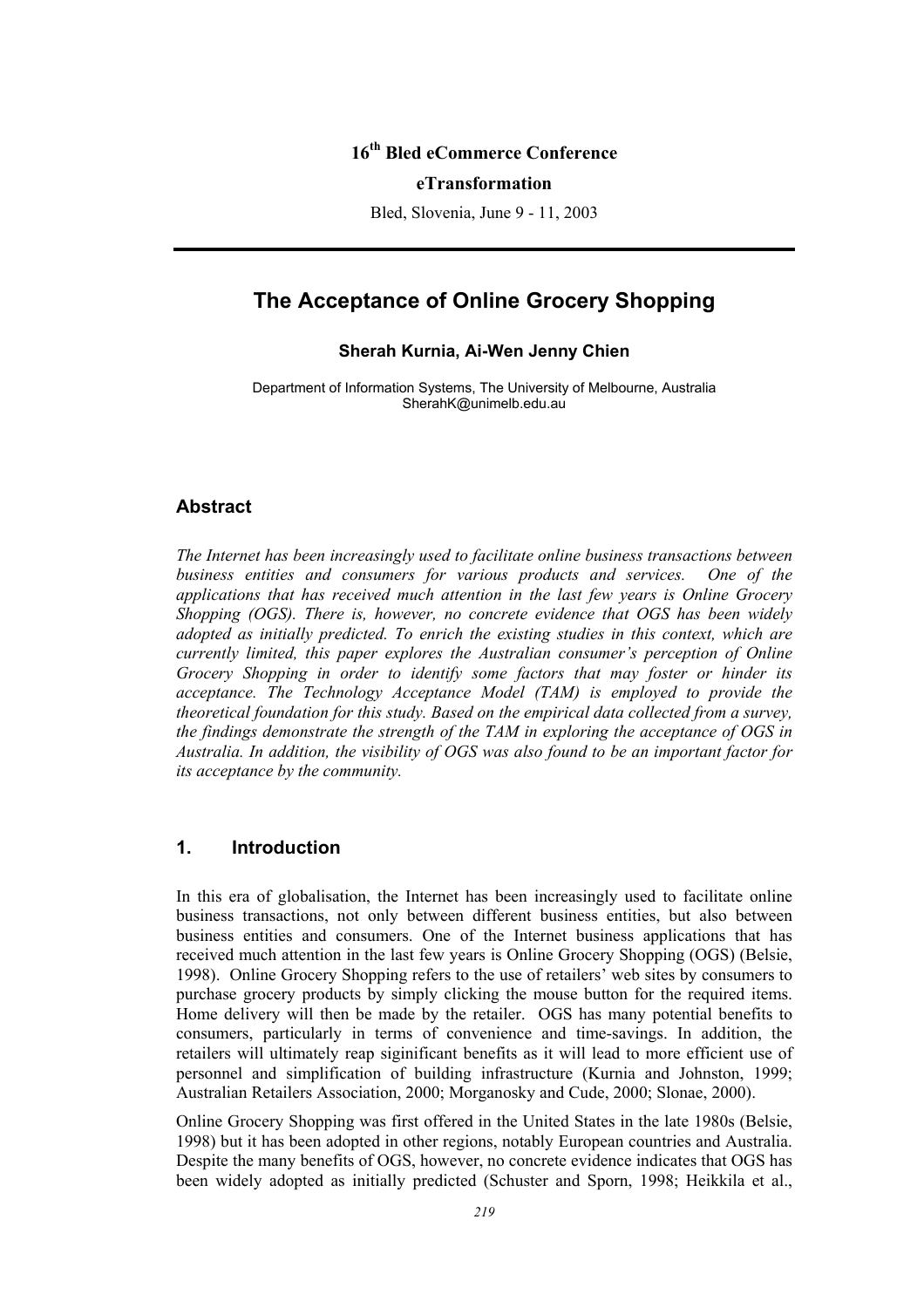1999; Morgan, 2000). At this stage, there are very limited studies conducted in assessing the acceptance of OGS and exploring the consumers' perception of OGS. The aim of this study is therefore to understand the Australian grocery consumers' perception of OGS in order to identify various factors affecting the acceptance. For this purpose, a survey was conducted with a number of Australian grocery consumers. The Technology Acceptance Model (TAM), which has been widely used in technology adoption studies, was employed to provide the theoretical foundation for this study.

The findings demonstrate the applicability of the Technology Acceptance Model in assessing the acceptance of Online Grocery Shopping in Australia. The perceived usefulness and perceived ease of use of OGS were found to have positive impacts on the attitude towards using OGS. Likewise, the behavioural intention to use OGS is influenced by the attitude, and finally the behavioural intention to use OGS affects the actual usage. In addition to the factors suggested by the TAM, this study also shows that the visibility of Online Grocery Shopping has a strong positive impact on the attitude towards using OGS.

Because of the uniqueness of the Australian market structure, in which the consumers are fewer in number and dispersed over a wider geographical area than in the US and Europe, this study has the potential to contribute to the exisiting literature on the adoption of electronic commerce enabled technology, particularly in the area of business-to-consumer (B2C) applications. In practice, the findings of this study can be used by Australian retailers and other retailers in general to formulate a more effective strategy in encouraging consumers to use Online Grocery Shopping.

In the next section, the development of the conceptual model of Online Grocery Shopping acceptance is discussed. We then describe the survey research method employed in this study and present the findings. We conclude the paper by outlining the implications to theory and practice, the limitation to this study and some related future research.

## **2. Developing a Conceptual Model of the Acceptance of OGS**

The advance of the Internet technology has enabled businesses to reach consumers in dispersed geographical locations easily. Online shopping facilitiated by the Internet, has provided consumers with enormous benefits, particularly in terms of time savings and convenience (Park et al., 1998). Despite some concerns with security issues, the use of online shopping has been increasing in the last few years (Park et al., 1998; Australian Retailers Association, 2000; Morgan, 2000). This trend is particularly caused by the increasing number of people with computer facilities such as personal computers, modems, and subscription to online services at home or in the workplace (Park et al., 1998).

A number of recent studies further indicated that there has been a high interest in purchasing groceries online in the US, various European countries and Australia (Spare and Pulkkinen, 1997; Schuster and Sporn, 1998; Heikkila et al., 1999; Morgan, 2000). Several factors explaining the demand for more convenient ways to buy groceries include greater labour-force participation by women, a greater number of dual-income and thus higher-income households, and a greater number of single parent and elderly households with resource constraints (Park et al., 1998). To date, however, there is no concrete evidence that Online Grocery Shopping has been widely accepted by the community. Factors facilitating and barriers to the acceptance of Online Grocery Shopping, as an example of electronic commerce enabled innovation, have not been explored and understood.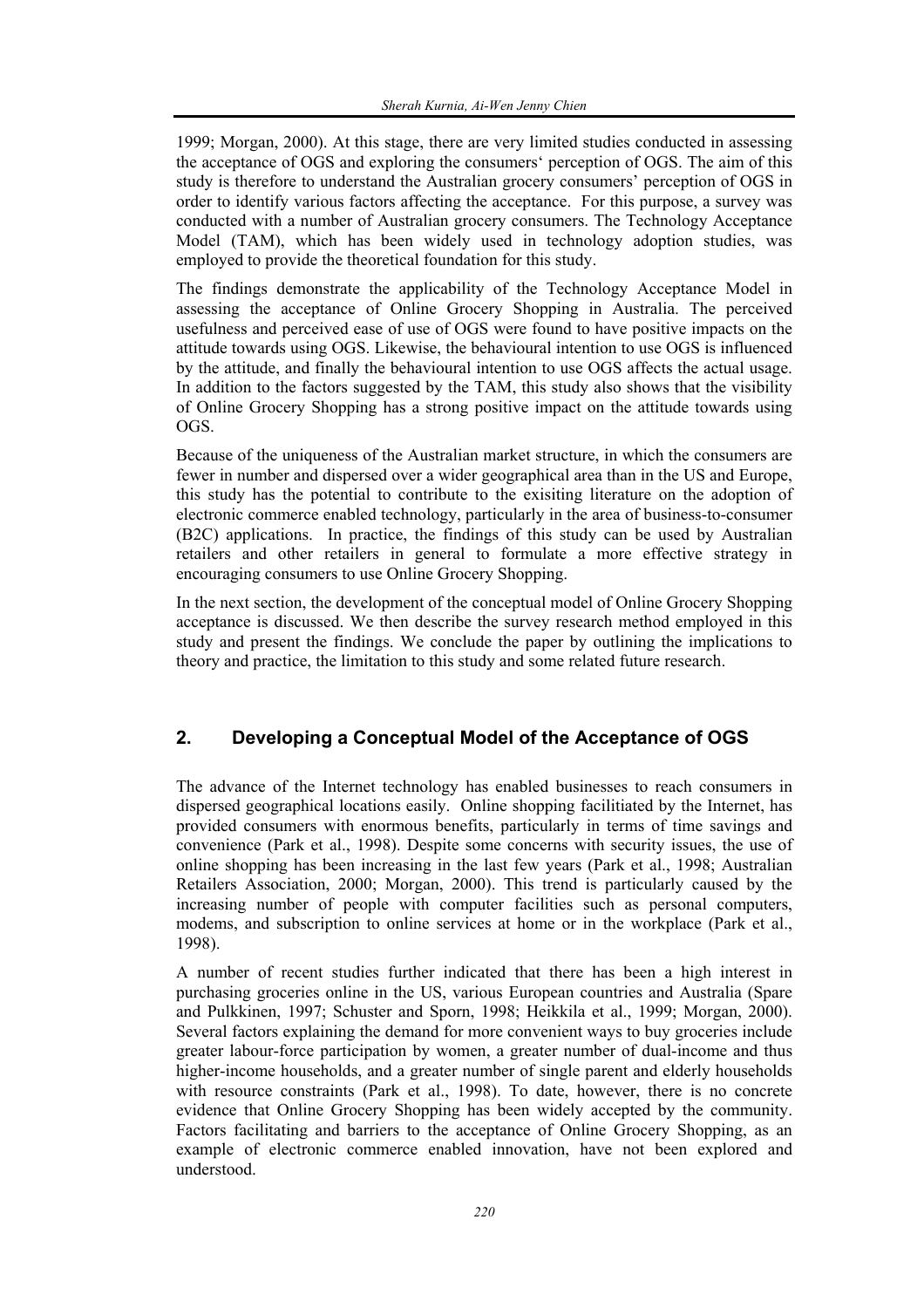The study of adoption of various technological innovations has attracted the attention of many researchers and practitioners for many years (Pfeffer, 1982; Chaffe, 1985; King, 1990; Keil, 1991; Slappendel, 1996). Various frameworks and models have been developed to explore determinants of technology acceptance and adoption, including the Diffusion of Innovations model (Rogers, 1983), theory of Reasoned Action (TRA) (Ajzen and Fishbein, 1975), theory of Planned Behaviour (TPB) (Ajzen, 1985), the Technology Acceptance Model (TAM) (Davis, 1989)and various extended models of the TAM (Davis et al., 1989; Dishaw and Strong, 1999; Davis and Venkatesh, 2000). Among the many adoption models, the TAM has been claimed to be the most influential and widely adopted to predict the acceptance and use of various technologies due to its strength in theoretical basis and empirical support (Saga and Zmud, 1994). Therefore, this study has adopted the TAM with minor modifications to assess the acceptance of Online Grocery Shopping in Australia.

Figure 1 depicts the acceptance model of Online Grocery Shopping. The model was mainly derived from the TAM, with three additional constructs, namely 'Perceived Risk', 'Visibility'(derived from Rogers' diffusion of innovation), and 'Social Influence' (derived from the Theory of Reasoned Action). These three constructs are shown in italics in Figure 1. Nine hypothetical relationships between various constructs in Figure 1 were established, as discussed below.



*Figure 1: The Acceptance Model of Online Grocery Shopping* 

Six hypotheses  $(H1(a)$  to  $H1(f)$  in Figure 1) originated from the TAM. The TAM was developed by Davis (1989) based on the Theory of Reasoned Action (TRA) (Ajzen and Fishbein, 1975) to explain computer usage behaviour. The goal of the TAM is "to provide an explanation of the determinants of computer acceptance that is general, capable of explaining user behaviour across a broad range of end-user computing technologies and user populations, while at the same time being both parsimonious and theoretically justified" (Davis, 1989, p.985). It proposes that 'Perceived Usefulness' (PU) and 'Perceived Ease of Use' (PEOU) of potential adopters are two important determinants for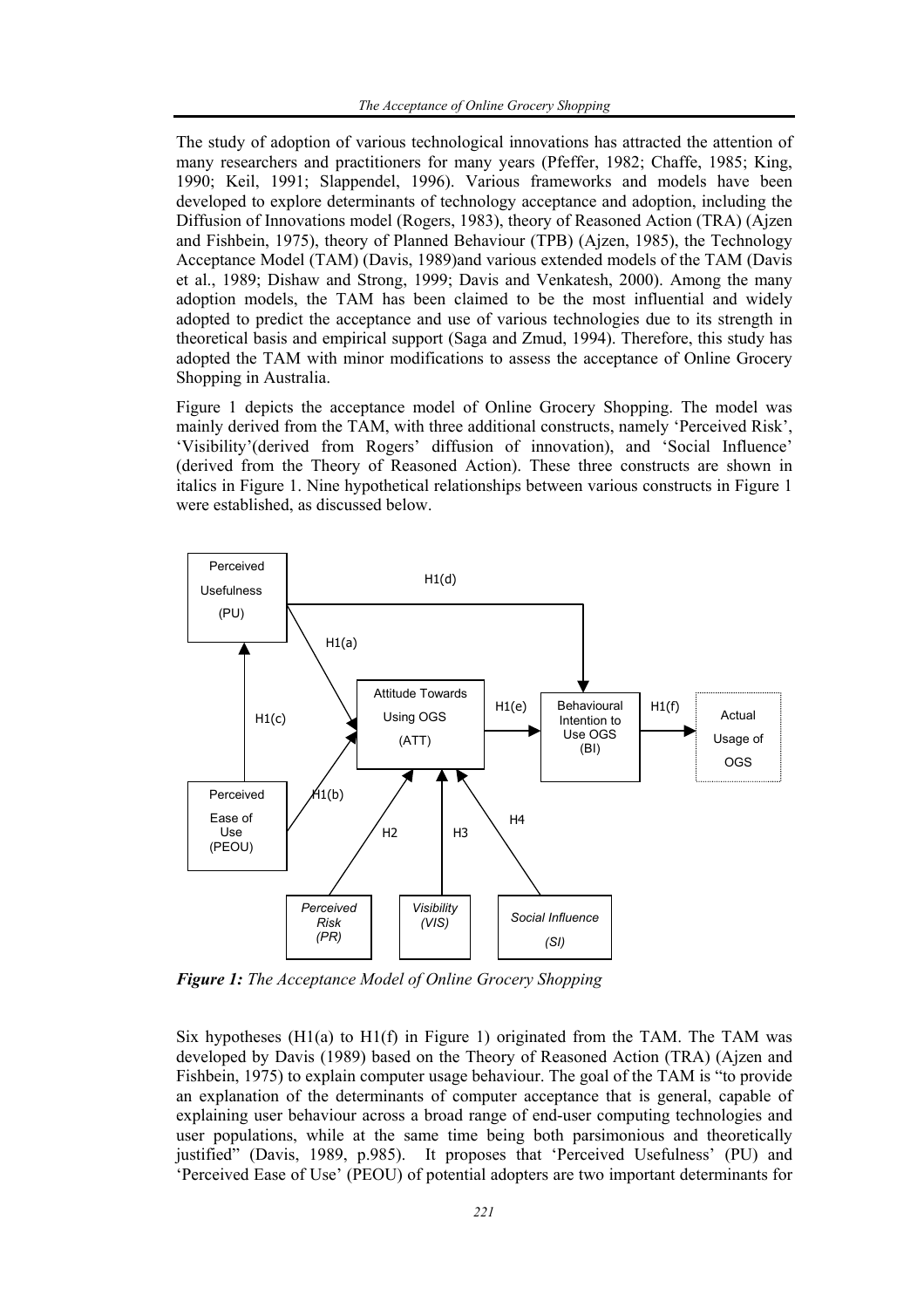the actual usage of a technological innovation. PU is defined as "the degree to which a person believes that using a particular system would enhance his or her job performance" while PEOU refers to "the degree to which a person believes that using a particular system would be free of effort" (Davis, 1989, p.320). Based on this, we therefore constructed the following hypotheses in relation to OGS acceptance:

*H1 (a): There is a positive relationship between Perceived Usefulness and Attitude towards using Online Grocery Shopping.* 

*H1 (b): There is a positive relationship between Perceived Ease of Use and Attitude towards using Online Grocery Shopping.* 

In addition, the improved model of TAM (Davis, 1993) suggests that Perceived Usefulness is influenced by Perceived Ease of Use, but not vice versa, since easy-to-use technology is more useful than hard-to-use technology, but useful technology may not be easy to use. This relationship has been confirmed in a number of other studies (see for examples, (Davis et al., 1989; Davis, 1993; Taylor and Todd, 1995; Chau, 1996). Therefore, we hypothesized that if consumers found Online Grocery Shopping easy to use, then they would also find it useful.

H1 (c): There is a positive relationship between Perceived Ease of Use and Perceived Usefulness

The TAM further postulates that the perceptions of the potential adopters in terms of usefulness and ease of use influence their attitude, which may generate behavioural intention (BI) to use a particular technology. Their behavioural intention will then lead to the actual usage (AU) (Ajzen and Fishbein, 1975; Davis et al., 1989). These relationships were also examined in the context of Online Grocery Shopping using the following hypotheses:

*H1 (d): There is a positive relationship between Perceived Usefulness and Behavioural Intention to use Online Grocery Shopping.* 

*H1 (e): There is a positive relationship between Attitude towards using and Behavioural Intention to use Online Grocery Shopping.* 

*H1 (f): There is a positive relationship between Behavioural Intention to use and Actual Usage of Online Grocery Shopping.* 

Besides the constructs proposed by the TAM, two additional factors identified from Rogers' Diffusion of Innovation theory were also recognised to influence the attitude towards using OGS. Firstly, perceived risk, which has been a common obstacle to electronic commerce technologies adoption (Bauer, 1960; Webster, 1969; Ostlund, 1974; Rhee and Riggins, 1997; Kurnia and Johnston, 1999), was also believed to affect the attitude towards using OGS. Furthermore, we believed that visibility, which refers to the degree to which an innovation is apparent to the potential adopters (Rogers, 1983), affected the attitude. The following two hypotheses were therefore formulated:

H2: There is a negative relationship between Perceived Risk and Attitude towards using Online Grocery Shopping.

*H3: There is a positive relationship between Visibility of Online Grocery Shopping and Attitude towards using Online Grocery Shopping.* 

Finally, according to the Theory of of Reasoned Action (Ajzen and Fishbein, 1975), a person's behavioural intention (BI) is also affected by subjective norm (SN) concerning the behaviour. Subjective norm, which refers to the social pressure exerted on the person to perform the behaviour, is then affected by normative beliefs and motivations to comply (Ajzen, 1985). Thus, a person may choose a particular behaviour although s/he is not favourable towards the behaviour and its consequences, if s/he thinks that one or more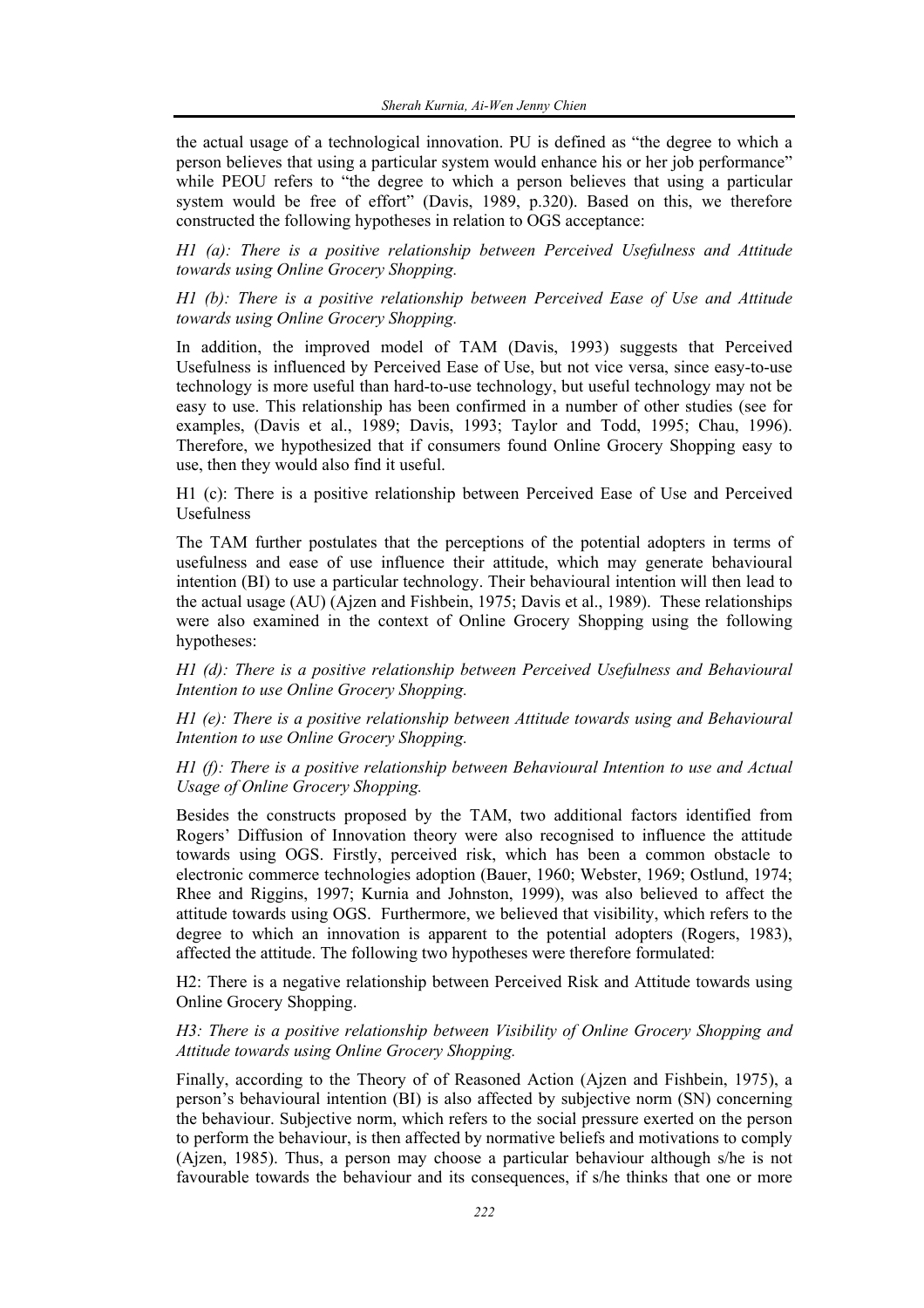references believe s/he should behave in such a manner and there are sufficient motivations to comply. The effect of subjective norm on behavioural intention is also in accordance with the extended TAM proposed by Davis et al. (1989).

In this study the effect of the subjective norm was therefore assessed in a construct named 'Social Influence (SI)' (see Figure 1). We assumed that if superiors, co-workers, or relatives believed that OGS was useful, then a person might agree and accept their belief and in turn establish an intention to use it. However, since OGS is still in an early stage of adoption, we hypothesized that social influence would positively influence the attitude (instead of the intention to use), which would then affect the intention to use. This would allow us to observe whether the existence of social influence would affect a person's decision to use OGS.

*H4: There is a positive relationship between Social Influence and the Attitude towards using Online Grocery Shopping.* 

In summary, the model shown in Figure 1 suggests that the perception of the potential adopters in terms of usefulness, ease of use, and risk, as well as the existence of social influence and visibility of the technology influence the attitude towards using Online Grocery Shopping. This attitude then determines the behavioural intention to use OGS and the behavioural intention will in turn influence the actual usage of OGS.

## **3. Research Method**

For the purpose of this study, a survey was administered to explore consumers' perceptions of Online Grocery Shopping in Australia. An online questionnaire was developed to collect the required data in the most efficient manner possible (Batinic, 1997). The questionnaire was distributed via electronic mail to the potential participants. The convenience sampling technique, one of the most commonly used techniques of nonprobability sampling (Fink, 1995), was employed to obtain the potential participants identified from various mailing lists (Batinic, 1997). The unit of analysis was any grocery consumer with or without experience in Online Grocery Shopping who lives in Australia.

An initial invitation letter describing the project and seeking participation were e-mailed out to 500 potential participants. 385 potential participants expressed their agreement to participate in the survey by replying to the invitation e-mail. For each of them, an e-mail detailing the URL of the questionnaire was then sent out. There were 250 replies received within two weeks. After sending a follow-up email to those potential participants who had not replied, additional 83 replies were obtained, which added up to 333 total responses (86% response rate).

To enhance the validity and reliability of the questionnaire, the questions were asked in the simplest possible way to avoid various interpretations. In addition, pilot tests were conducted with 10 grocery consumers in four phases. In the first phase, where four participants were involved, some unclear definitions and ambiguous questions were discovered. After being improved, the questionnaire was tested again with three different individuals in the second phase. Further improvement of the questionnaire was carried out in terms of the format, layout, and contents. In the third phase, two individuals were involved and the questionnaire was further enhanced in respect to the flow in answering the questions. Finally, the time required to complete the questionnaire was identified from one participant in the last phase. The participant did not encounter any problem in answering the questionnaire.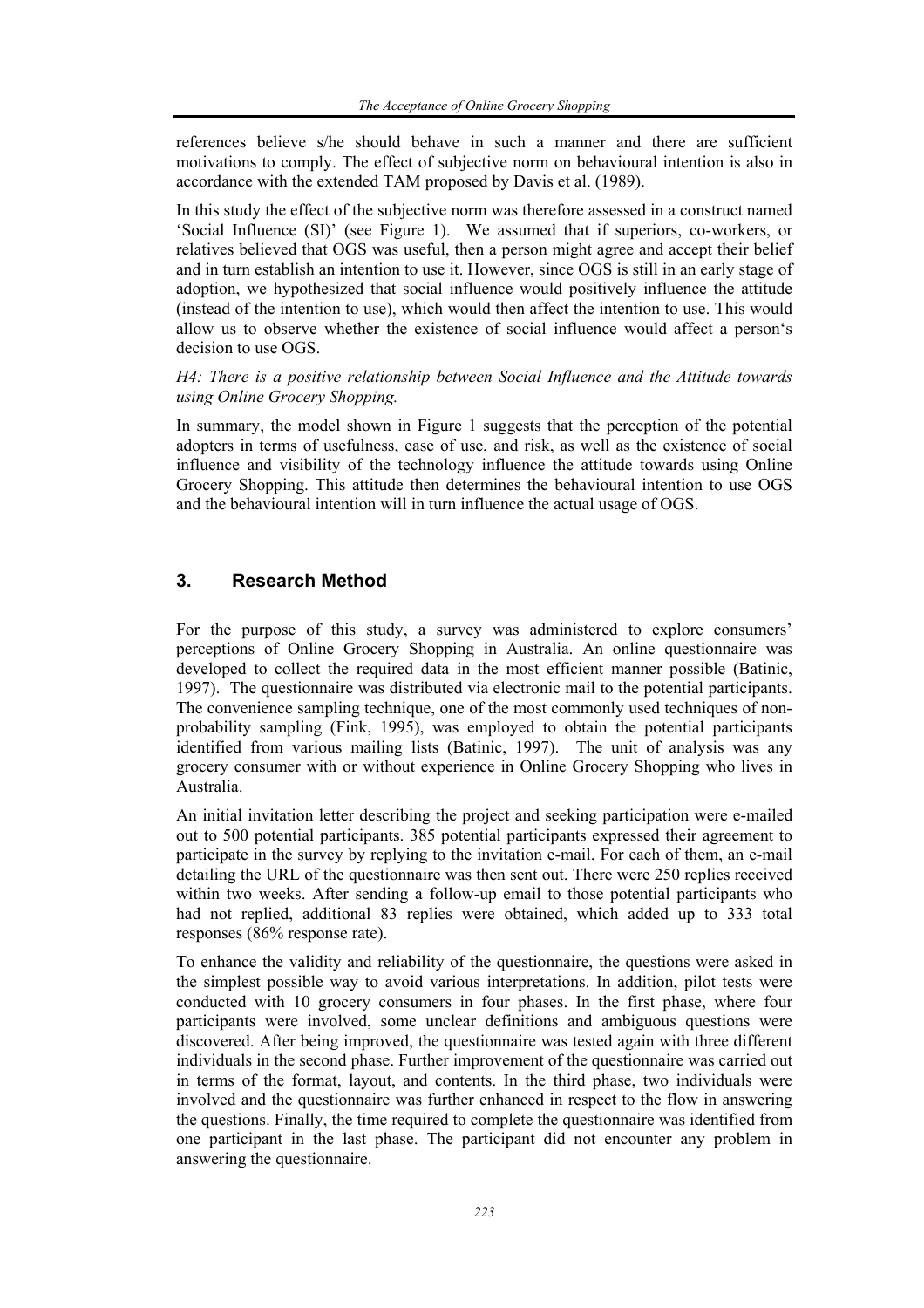| Code                  | $\omega_{\nu}$ . The guadrature extends<br><b>Item Description</b>                                        |
|-----------------------|-----------------------------------------------------------------------------------------------------------|
|                       | <b>Perceived Usefulness</b>                                                                               |
| $PU_1$                | Using Online Grocery Shopping can improve my efficiency in purchasing groceries.                          |
| $PU_2$                | Using Online Grocery Shopping can save me a lot of time.                                                  |
| $\overline{PU_3}$     | Using Online Grocery Shopping can enhance my effectiveness in purchasing groceries.                       |
| $PU_4$                | Using Online Grocery Shopping can make my grocery shopping easier.                                        |
| $PU_5$                | Using Online Grocery Shopping can increase my productivity.                                               |
| $PU_6$                | Using Online Grocery Shopping can overcome the obstacles for physically disabled people.                  |
| $PU_7$                | Using Online Grocery Shopping can overcome the obstacles for elderly people.                              |
| $PU_8$                | Using Online Grocery Shopping is/might be convenient for my grocery shopping.                             |
|                       | Perceived Ease of Use                                                                                     |
| PEOU                  | Online Grocery Shopping is/might be easy-to-use.                                                          |
| PEOU_2                | It is/might be easy to become skillful at using Online Grocery Shopping.                                  |
|                       | PEOU_3 My interaction with the processes of Online Grocery Shopping is/might be clear and understandable. |
|                       | PEOU_4 It is/might be easy for me to follow the procedures when ordering groceries online.                |
|                       | <b>Attitude Towards Using Online Grocery Shopping</b>                                                     |
| $ATT_1$               | Using Online Grocery Shopping in purchasing groceries is a good idea.                                     |
| $ATT_2$               | Using Online Grocery Shopping in purchasing groceries is/might be pleasant.                               |
| $ATT_3$               | Using Online Grocery Shopping is/might be beneficial to me.                                               |
|                       | <b>Behavioural Intention to use Online Grocery Shopping</b>                                               |
| BI <sub>1</sub>       | I intend to use Online Grocery Shopping when the service becomes widely available.                        |
| $BI_2$                | Whenever possible, I intend to use Online Grocery Shopping to purchase groceries.                         |
| $BI_3$                | I intend to use Online Grocery Shopping when there is free home delivery.                                 |
| $BI_4$                | I intend to use Online Grocery Shopping when the price is competitive.                                    |
| <b>Perceived Risk</b> |                                                                                                           |
| PR <sub>1</sub>       | I am concerned with the payment security aspects of Online Grocery Shopping.                              |
| $PR_2$                | I am concerned with the privacy of my information provided when using Online Grocery Shopping.            |
| $PR_3$                | I am concerned with the punctuality of the delivery time of Online Grocery Shopping.                      |
| PR_4                  | I am concerned with the quality of the products delivered when ordering from Online Grocery               |
|                       | Shopping.                                                                                                 |
| <b>Visibility</b>     |                                                                                                           |
| $VIS_1$               | I have seen others using Online Grocery Shopping.                                                         |
| $VIS_2$               | In my organisation/school, one easily sees Online Grocery Shopping being used.                            |
| $VIS_3$               | I have seen Online Grocery Shopping being used outside my organisation/school.                            |
| $VIS_4$               | It is easy for me to see others using Online Grocery Shopping in public.                                  |
| Social Influence      |                                                                                                           |
| $SI_1$                | I will use Online Grocery Shopping if the service is widely used by people in my community.               |
| $SI_2$                | I will adopt Online Grocery Shopping if my boss uses it.                                                  |
| $SI_3$                | I will adopt Online Grocery Shopping if my friends/relatives use it.                                      |

## *Table 1: The Questionnaire Items*

The questionnaire items for this study were developed based on various sources (see for example, (Davis, 1989; Rhee and Riggins, 1997; Heikkila et al., 1999; Hu et al., 1999; Malhotra and Galletta, 1999; Tan and Teo, 2000; Wu and Lin, 2000; George et al., 2001)), since it is practical to use exisitng, well-developed questionnaires that have been tested for their validity and reliability (Lucas, 1991). Table 1 summarises the questionnaire items for each construct of this study. For each item, the survey respondents were requested to indicate whether they agree or disagree based on a seven-point scale: from 'strongly agree' to 'strongly disagree'.

To measure the reliability for each construct used in the questionnaire, 'Chronbach's Alpha' was deployed. 'Corrected Item-Total Correlation' was used to measure convergent validity of each item within a construct (Nunnaly, 1978). Three statistical techniques were adopted to test the nine hypotheses in SPSS for the research model: Pearson's correlation, multiple regression and Pointed-Biserial Correlation. Multiple Regression, which is normally used to explore the relationship between one continuous dependent variable and a number of independent variables (Pallant, 2001), was appropriate to test the hypotheses  $H1(a)$ ,  $H1(b)$ ,  $H1(d)$   $H1(e)$ ,  $H2$ ,  $H3$  and  $H4$  of the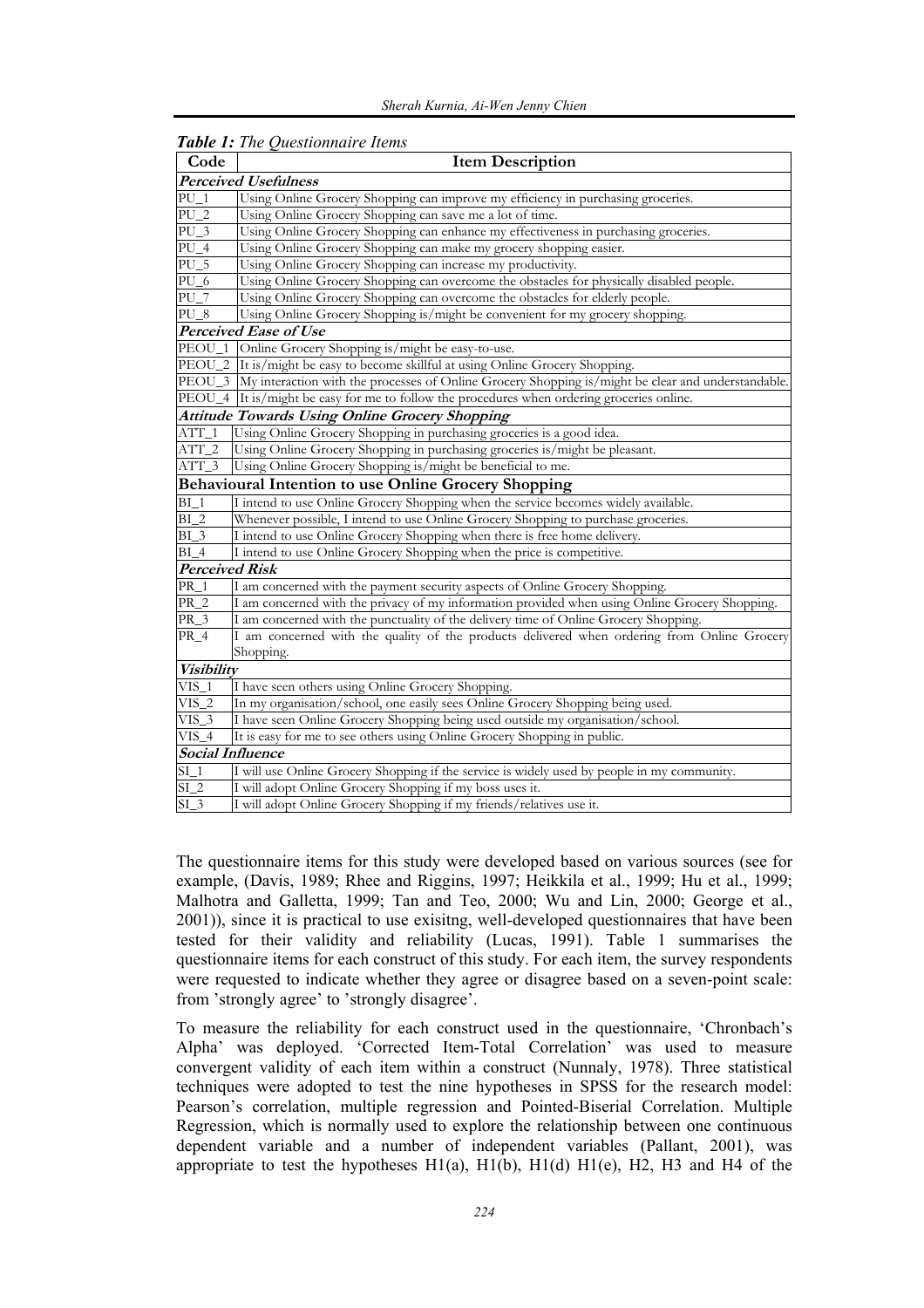research model. Pearson's correlation was appropriate to test hypothesis H1(c), since it is designed to test the relationship between two continuous variables (Pallant, 2001). Finally, Pointed-Biserial Correlation, used when measuring on a continuous variable and a dichotomous variable, was appropriate to test the hypothesis  $H1(f)$ . A 5% level of significance was used to examine the association between variables as this is considered an acceptable standard for social science research (Neuman, 1994).

# **4. The Survey Findings**

## *Validity and Reliability*

The reliability of each construct was first measured with Cronbach's alpha. A construct is considered reliable if it has an alpha value of greater than 0.7 (Pallant, 2001). The Cronbach's alpha coefficient  $(\alpha)$  for each construct is all greater 0.7, as depicted in Table 2. Thus, all constructs in the research model are considered reliable.

*Table 2: Theoretical Constructs and Their Cronbach's Alpha Coefficients* 

| Construct                        | Cronbach's Alpha $(a)$ |
|----------------------------------|------------------------|
| Perceived Usefulness             | 0.8931                 |
| Perceived Ease of Use            | 0.8620                 |
| Attitude towards using OGS       | 0.8848                 |
| Behavioural Intention to use OGS | 0.8844                 |
| Perceived Risk                   | 0.8291                 |
| <b>Visibility</b>                | 0.8680                 |
| Social Influence                 | 0.7949                 |

The "Corrected Item-Total" correlations for all questionnaire items of each construct as shown in Table 1 were also examined. Since the "Corrected Item-Total" correlations for thirty items within the seven constructs are all above 0.50 (see Appendix 1), no item was eliminated (Churchill, 1979). The high values of item-total correlations for all questionnaire items used in this study supports the convergent validity (Pallant, 2001).

## *Demographics Information*

Table 3 illustrates the locations of the survey distribution, the number of questionnaires sent to the participants and the responses obtained from each State of Australia. The vast majority (92.2%) of the survey respondents were from Victoria (VIC), while the rest were from other States of Australia. The demographics information of the participants is depicted in Table 4.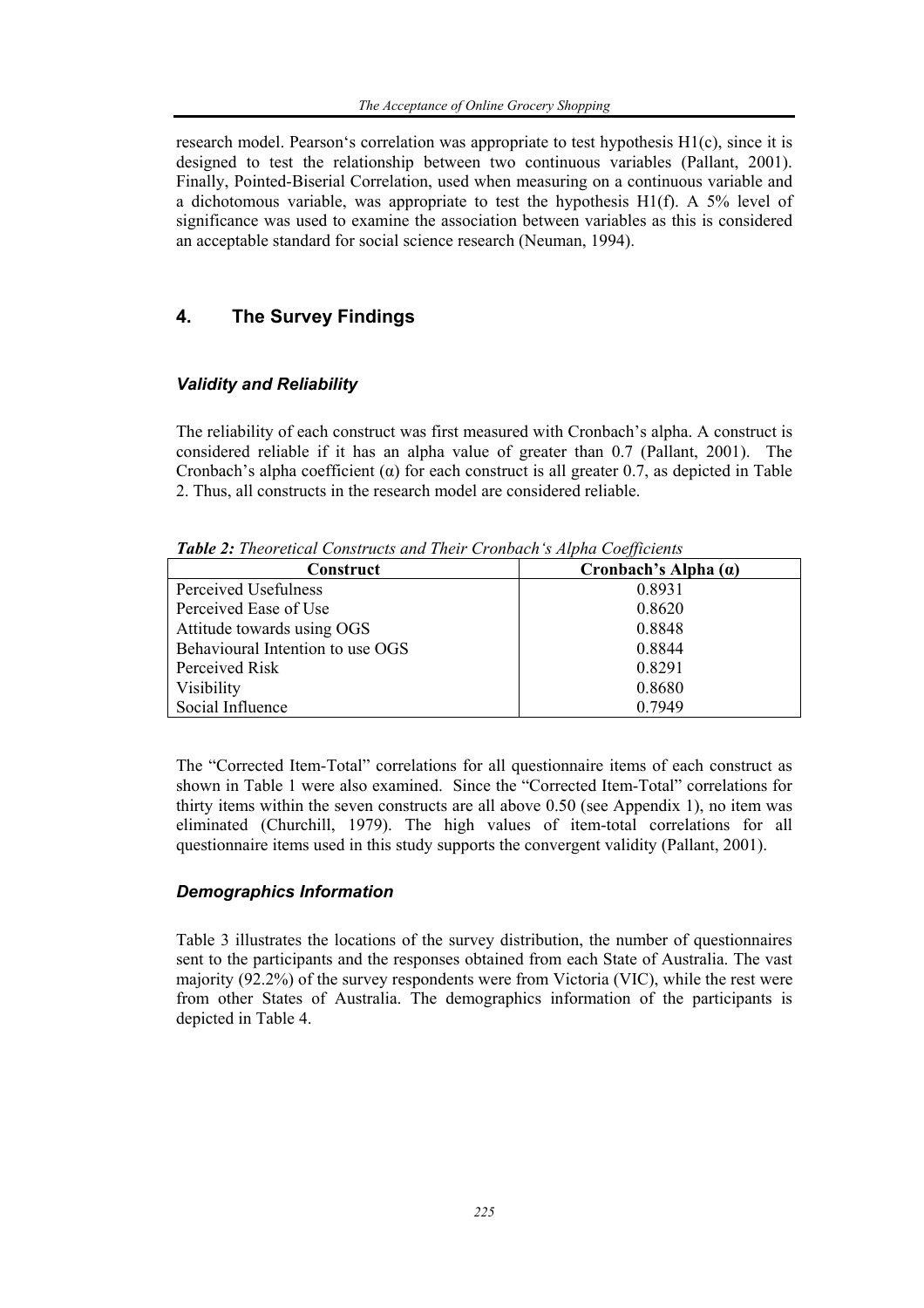|              | <b>Distributed</b> |               |                  | <b>Returned</b> |
|--------------|--------------------|---------------|------------------|-----------------|
| <b>State</b> | <b>Frequency</b>   | $\frac{0}{0}$ | <b>Frequency</b> | $\frac{0}{0}$   |
| <b>VIC</b>   | 343                | 89.1          | 307              | 92.2            |
| <b>NSW</b>   | 16                 | 4.2           |                  | 2.7             |
| QLD          | 15                 | 3.9           |                  | 2.7             |
| <b>ACT</b>   |                    | 1.0           |                  | 0.6             |
| <b>TAS</b>   |                    | 1.0           |                  | 0.6             |
| WA           |                    | 0.5           |                  | 0.3             |
| NT           |                    | 0.3           | 330              | 99.1            |
| <b>Total</b> | 385                | 100.0         | 333              | 100.0           |

*Table 3: Survey Distribution and Responses by State* 

*Table 4: Demographic Information of the Survey Respondents* 

| Demographics Information       | Number         | $\frac{0}{0}$ |
|--------------------------------|----------------|---------------|
| Age $(n=332)*$                 |                |               |
| Under 18                       | 29             | 8.7           |
| 18-25                          | 122            | 36.7          |
| $26 - 45$                      | 129            | 38.9          |
| $46 - 60$                      | 46             | 13.9          |
| 60 above                       | 6              | 1.8           |
| Gender $(n=332)*$              |                |               |
| Male                           | 168            | 50.6          |
| Female                         | 164            | 50.4          |
| Educational level (n=332)*     |                |               |
| High school or less            | 94             | 28.3          |
| Diploma                        | 40             | 12.0          |
| Bachelor                       | 140            | 42.2          |
| Masters                        | 45             | 13.5          |
| Doctorate                      | 13             | 4.0           |
| Income level $(n=314)*$        |                |               |
| Less than \$1,000              | 41             | 13.1          |
| $$1,000 - $9,999$              | 50             | 15.9          |
| \$10,000 - \$19,999            | 34             | 10.9          |
| \$20,000 - \$29,999            | 31             | 9.9           |
| \$30,000 - \$49,999            | 62             | 19.7          |
| \$50,000 - \$69,999            | 45             | 14.3          |
| \$70,000 and over              | 51             | 16.2          |
| Marital Status (n=328)*        |                |               |
| Never married                  | 200            | 61.0          |
| Married/DeFacto                | 116            | 35.4          |
| Divorced/Separated             | 12             | 3.6           |
| Spouse's Income Level (n=298)* |                |               |
| Not Applicable                 | 194            | 65.2          |
| Less than \$1,000              | $\overline{4}$ | 1.3           |
| $$1,000 - $9,999$              | 14             | 4.7           |
| $$10,000 - $19,999$            | 11             | 3.7           |
| \$20,000 - \$29,999            | 17             | 5.7           |
| \$30,000 - \$49,999            | 29             | 9.7           |
| $$50,000 - $69,999$            | 15             | 5.0           |
| \$70,000 and over              | 14             | 4.7           |

 *\*Not all respondents indicated the demographics information*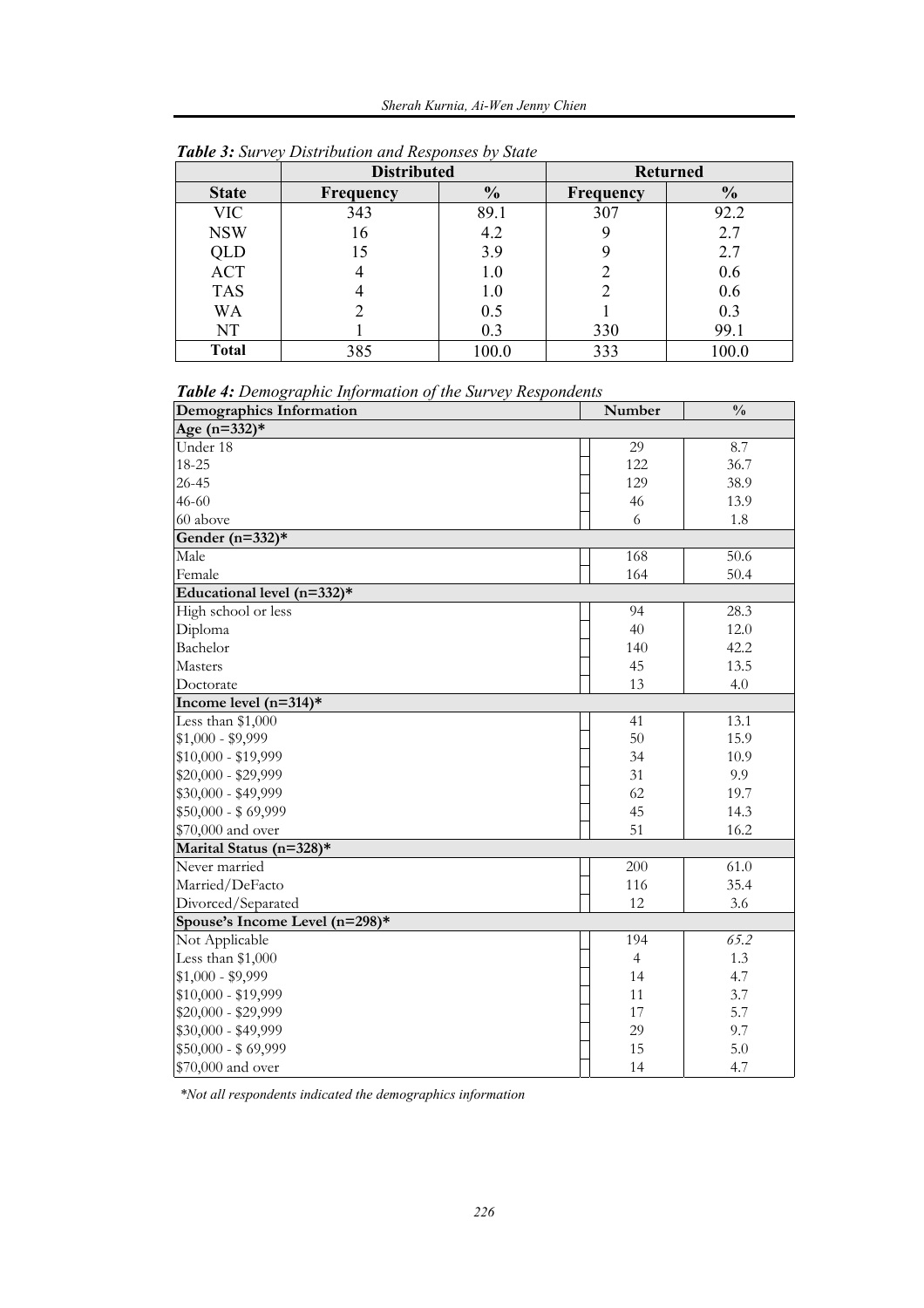## *Hypotheses Testing*

Hypotheses H1(a), H1(b), H2, and H3 were tested using Multiple Regression Analysis. In this analysis, the dependent variable was Attitude Towards Using OGS and the independent variables were Perceived Usefulness, Perceived Ease of Use, Perceived Risks, Visibility, and Social Influence. Table 5 summarises the result of this multiple regression.

Perceived Usefulness, Perceived Ease of Use, and Visibility, were found to have significant standardised regression coefficients (p-value= 0.000), in which Visibility has the smallest weighting. Perceived Risk and Social Influence, however, do not have a significant relationship with the Attitude Towards Using OGS. Thus, people who perceive Online Grocery Shopping as useful, easy-to-use and visible will have a more positive attitude towards using Online Grocery Shopping. On the other hand, those who perceive OGS as risky do not necessarily have a negative attitude towards OGS. Likewise, social influence does not affect the attitude towards the use of OGS. In conclusion, hypotheses H1(a), H1(b), H3 are accepted, while H2, H4 are rejected.

| $\frac{1}{2}$ . There is a strip is the start of $\frac{1}{2}$ |                     |              |             |          |          |  |
|----------------------------------------------------------------|---------------------|--------------|-------------|----------|----------|--|
| <b>Variables</b>                                               |                     | Std. Error   | <b>Beta</b> |          | p-value  |  |
| PU                                                             | 0.604               | 0.051        | 0.563       | 11.772   | $0.000*$ |  |
| <b>PEOU</b>                                                    | 0.257               | 0.053        | 0.220       | 4.799    | $0.000*$ |  |
| <b>PR</b>                                                      | $-0.0211$           | 0.040        | $-0.021$    | $-0.531$ | 0.596    |  |
| <b>VIS</b>                                                     | 0.049               | 0,038        | 0.090       | 1.318    | $0.042*$ |  |
|                                                                | 0.088               | 0.044        | 0.055       | 2.043    | 0.189    |  |
| $R2\text{(adj)} = 0.559$                                       | Std. Error $= 0.98$ | $F = 74.085$ | $p=0.000$   |          |          |  |

*Table 5: Multiple Regression Analysis for Attitude Towards Using OGS* 

*\* indicates statistical significance at (p<0.05)* 

Furthermore, hypotheses H1(d) and H1(e) were also tested using Multiple Regression Analysis. In this regression analysis, the dependent variable was Behavioural Intention to Use OGS and the independent variables were Perceived Usefulness and Attitude Towards Using OGS. Table 6 summarises the results of the analysis.

| <b>Variables</b>  |                     | Std. Error   | Beta      |       | p-value  |
|-------------------|---------------------|--------------|-----------|-------|----------|
| PU                | 0.328               | 0.074        | 0.286     | 4.442 | $0.000*$ |
| <b>ATT</b>        | 0.410               | 0.068        | 0.385     | 5.991 | $0.000*$ |
| $R2(adi) = 0.390$ | Std. $Error = 0.98$ | $F = 74.085$ | $n=0.000$ |       |          |

*Table 6: Multiple Regression Analysis for Behavioural Intention to Use OGS* 

*\* indicates statistical significance at (p<0.05)* 

Both Perceived Usefulness and Attitude Towards Using OGS were found to have significant standardised regression coefficients (p-value= 0.000), although Attitude Towards Using OGS (Beta=0.385) has a larger effect than Perceived Usefulness (Beta=0.286) on Behavioural Intention to Use OGS. Thus, this finding confirms the view that people who perceive Online Grocery Shopping as useful and have a positive attitude towards using OGS will have a positive behavioural intention to use Online Grocery Shopping. Therefore, the hypotheses H1(d) and H1(e) are accepted.

Hypothesis H1(c) was tested using Pearson's correlation, as described in the above section. The result demonstrates that there is a strong positive relationship between PEOU and PU ( $r=0.508$ ;  $p=0.000$ ) at 0.01 significance level. Table 7 summarises the result of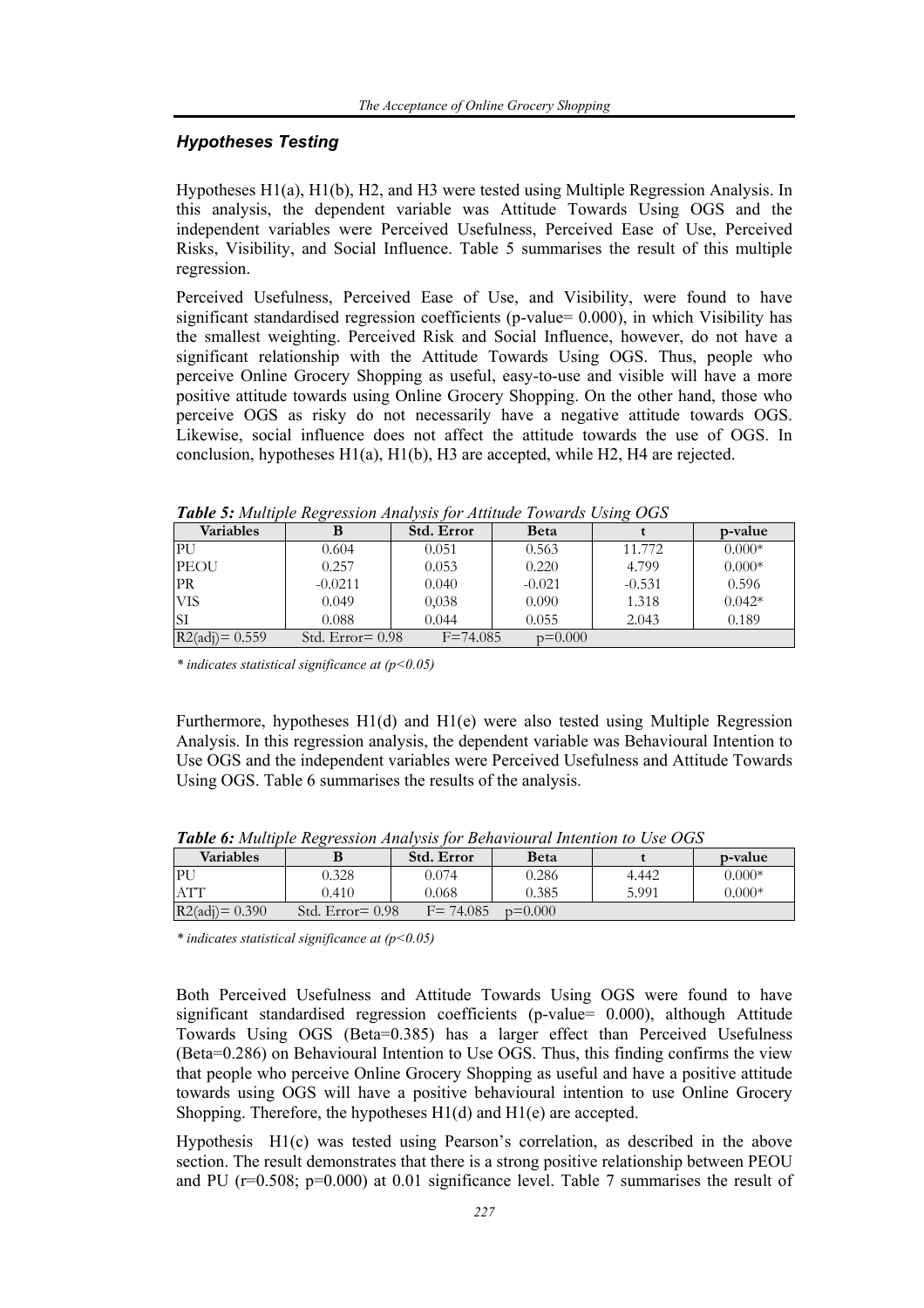the Pearson correlation. Thus, there exists a positive relationship between Perceived Ease of Use and Perceived Usefulness in the context of the Online Grocery Shopping acceptance. This suggests that H1(c) should be accepted.

|                       |                     | Perceived<br><b>Usefulness</b><br>(PU) | Perceived<br>Ease of Use<br>(PEOU) |
|-----------------------|---------------------|----------------------------------------|------------------------------------|
| Perceived Usefulness  | Pearson Correlation | 1.000                                  | 0.508                              |
|                       | Sig. (2-tailed)     |                                        | 0.000                              |
|                       |                     | 324                                    | 309                                |
| Perceived Ease of Use | Pearson Correlation | 0.508                                  | 1.000                              |
|                       | Sig. (2-tailed)     | 0.000                                  |                                    |
|                       |                     | 309                                    | 315                                |

*Table 7: Pearson Correlation between PU and PEOU* 

*\*\* Correlation is significant at the 0.01 level (2-tailed).* 

Finally, Pointed-Biserial Correlation was employed to test the hypothesis H1(f). To measure the actual usage of Online Grocery Shopping in Australia, the survey respondents were asked the number of times they had used Online Grocery Shopping, based on the following scale: never, 1, 2, 3 or more. The responses were then recomputed into a two-point scale: 0=never used and 1=used. Pointed-Biserial Correlation was then performed with one dichotomous variable (AU) and one continuous variable (BI). The Pointed-Biserial Correlation was then calculated using a Pearson's correlation, as shown in Table 8.

*Table 8: Point-Biserial Correlation between Actual Use and Behavioural Intention to Use OGS.* 

|                            |                     | Actual Usage (AU) | <b>Behavioural Intention (BI)</b> |
|----------------------------|---------------------|-------------------|-----------------------------------|
| Actual Usage (AU)          | Pearson Correlation | 1.000             | $.249*$                           |
|                            | Sig. (2-tailed)     |                   | .000                              |
|                            |                     | 331               | 323                               |
| Behavioural Intention (BI) | Pearson Correlation | $.249*$           | 1.000                             |
|                            | Sig. (2-tailed)     | .000              |                                   |
|                            |                     | 323               | 324                               |

*\* Correlation is significant at the 0.01 level (2-tailed).* 

The result demonstrates that there is a weak positive relationship between BI and AU  $(r=0.249; p=0.000)$  at 0.01 significance level. Thus, there exists a positive relationship between Behavioural Intention to use OGS with the Actual Usage of OGS in Australia. This suggests that the hypothesis H1(f) should be accepted.

## **5. Discussion and Conclusion**

The findings of the study have demonstrated the applicability of the Technology Acceptance Model in assessing the acceptance of Online Grocery Shopping in Australia, as an example of B2C electronic commerce enabled technology application. All of the constructs proposed in the TAM and their relationships were found to be relevant in this study. The Perceived Usefulness of Online Grocery Shopping is influenced directly by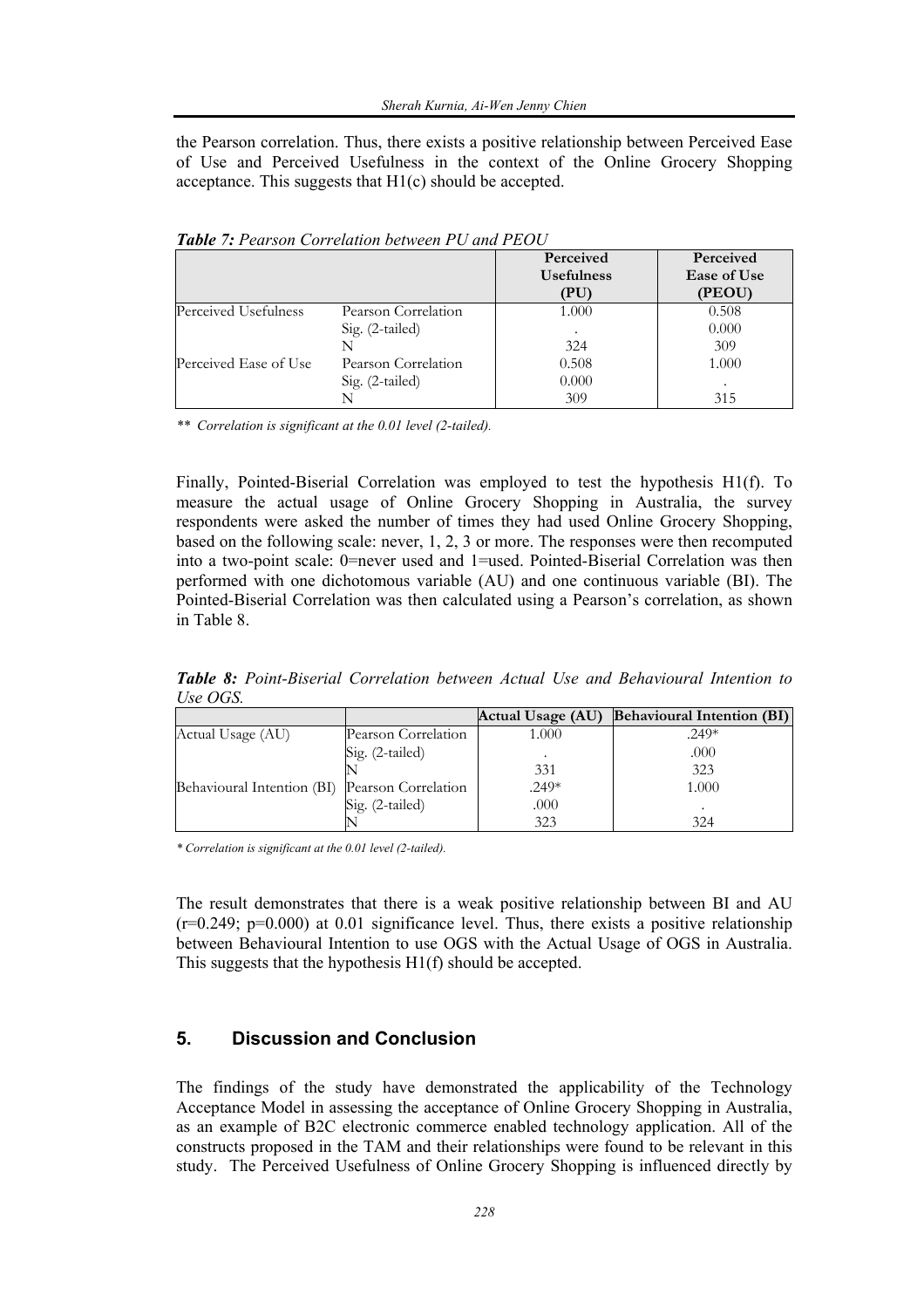its Perceived Ease of Use. In addition, these two constructs do positively affect the Attitude towards using Online Grocery Shopping and this attitude, in turn, influences the Behavioural Intention and the Actual Usage of OGS. This study, thus, will enrich the literature on the electronic commerce enabled technology adoption employing the TAM, which is currently still limited (Gefen and Straub, 2000).

In addition, this study has showed that the visibility of Online Grocery Shopping has indeed a positive impact on the attitude towards using OGS. This implies that the more often potential adopters observe Online Grocery Shopping used by others, the more likely they establish a positive attitude towards using it. Intriguingly, the perceived risk, which has been found to be one of the major obstacles to the adoption of electronic commerce technologies (for example, Ostlund, 1974; Kurnia and Johnston, 1999), and social influence were discovered to have no influence on the attitude. One possible reason for this finding is that Online Grocery Shopping is still a relatively new for the grocery consumers in Australia. As a result, many consumers do not have a high level understanding of the risks involved and there is no strong social influence to motivate them to use OGS. Figure 2 depicts the revised acceptance model of Online Grocery Shopping. The value of significance (P-value) is also included for each accepted hypothesis ( $p < 0.05$ ).

One of the important implications of this study to practice is that the Australian grocery retailers need to ensure that the web sites developed to faciliate Online Grocery Shopping be useful and easy to use by the consumers. In addition, they may need to device a better marketing strategy to ensure the visibility of the services provided through Online Grocery Shopping, while at same time, demonstrate the benefits of shopping online.

One of the limitations of this study is that since the survey respondents were dominated by the Victorian respondents, the results of this study could be biased towards the Victorian grocery consumers. However, it is expected that Victorian gorcery consumers would not behave very differently from those in other States of Australia. Thus, this should not by any means invalidate the generalisability of the findings.



*Figure 2: The Revised Acceptance Model of Online Grocery Shopping*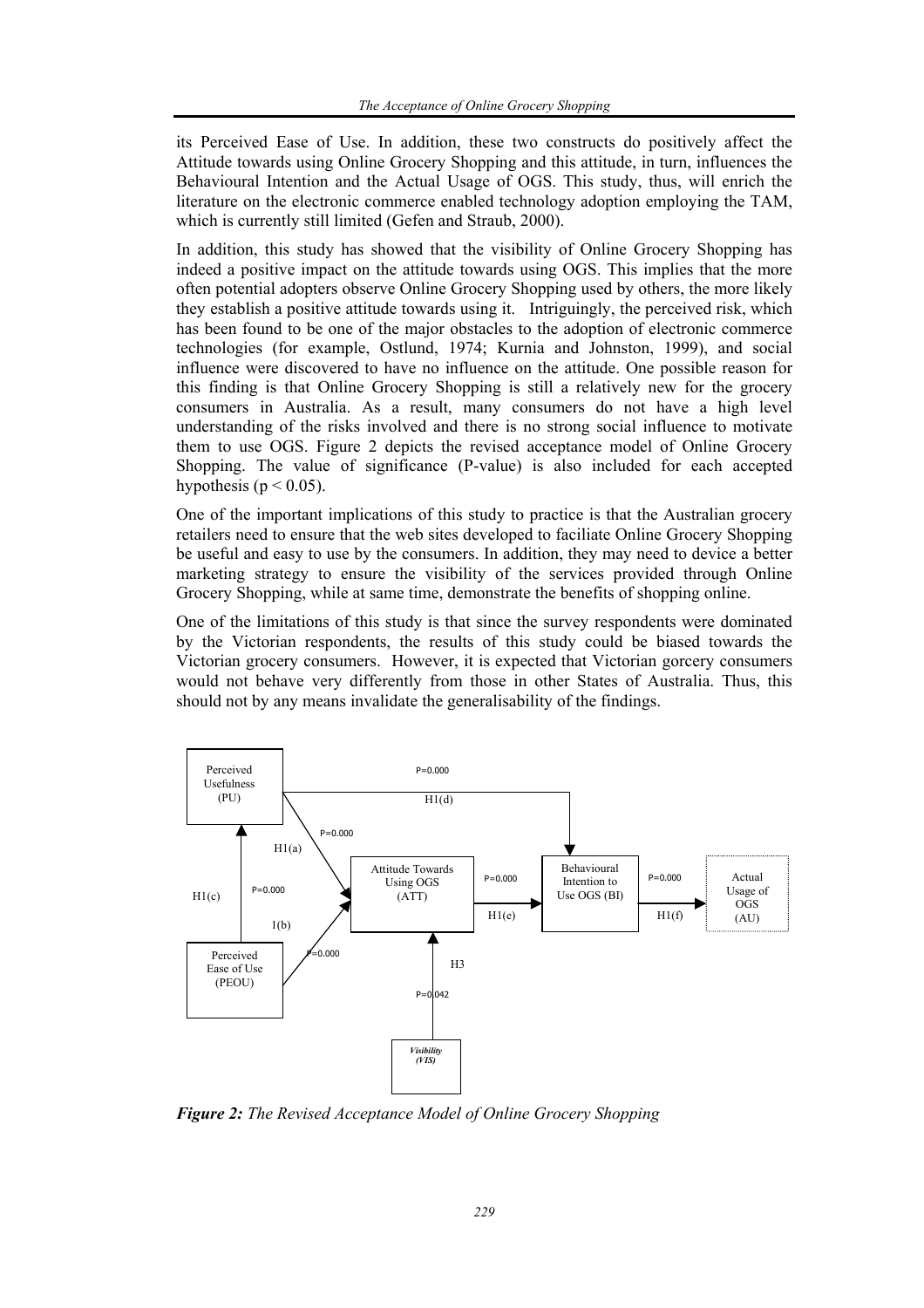Further research could be performed on the survey data to discover differences in perception of Online Grocery Shopping by consumers with different genders, age ranges, levels of income or education to obtain a better understanding of the underlying issue. In addition, further study could be carried out by interviewing some grocery consumers with or without experience in Online Grocery Shopping to obtain more in-depth understanding about their perceptions. All this would further enrich the findings of this study. Finally, more studies are still required to assess the applicability of the TAM in various contexts within the B2C electronic commerce. As the number of such studies are still limited, it is difficult to observe whether or not the factor approach, such as the use of the TAM, to technology adoption study in the area of B2C electronic commerce would be adequate. As in the case of the B2B electronic commerce enabled technology adoption study (Johnston and Gregor, 2000; Kurnia and Johnston, 2000), the processual approach might be also required to complement the factor approach in the area of the B2C electronic commerce enabled technology adoption.

### **References**

- Ajzen, I. (1985) The Theory of Planned Behaviour, Organizational Behaviour and Human Decision Processes, 50, 179-211.
- Ajzen, I. and Fishbein, M. (1975) Understanding Attitudes and Predicting Social Behaviour, NJ, Prentice Hall.
- Australian Retailers Association. (2000) The Way We Shop 2000 Grocery Shopping in Australia, AC Nielsen.
- Batinic, B. (1997) How to Make an Internet Based Survey?, http://194.77.76.10/index.htm/teste/how\_to.htm, last accessed May 2001.
- Bauer, R.A. (1960) Consumer Behaviour as Risk Taking, Dynamic Marketing in a Changing World, American Marketing Association, 389-398.
- Belsie, L. (1998) A Mouse in the Bakery Aisle?, The Christian Science Monitor, http://www.csmonitor.com, last accessed July 2001.
- Chaffe, E.E. (1985) Three Models of Strategy, Academy of Management Review, 10, 89- 98.
- Chau, Y.K. (1996) An Empirical Assessment of a Modified Technology Model, Journal of Management Information Systems, 13 (2).
- Churchill, G.A.J. (1979) A Paradigm for Developing Better Measures of Marketing Constructs, Journal of Marketing Research, 15, 64-73.
- Davis, F.D. (1989) Perceived Usefulness, Perceived Ease of Use and User Acceptance of Information Technology, Management Information Systems.
- Davis, F.D. (1993) User Acceptance of Information Technology: System Characteristics, User Perceptions and Behavioural Impacts, International Journal of Man-Machine Studies, 38 (3).
- Davis, F.D., Bagozzi, R.P. and et al. (1989) User Acceptance of Computer Technology: A Comparison of Two Theoretical Models, Management Science, 35 (8).
- Davis, F.D. and Venkatesh, V. (2000) A Theoretical Extension of the Technology Acceptance Model: Four Longitudinal Field Studies, Management Science, 46 (2), 186-204.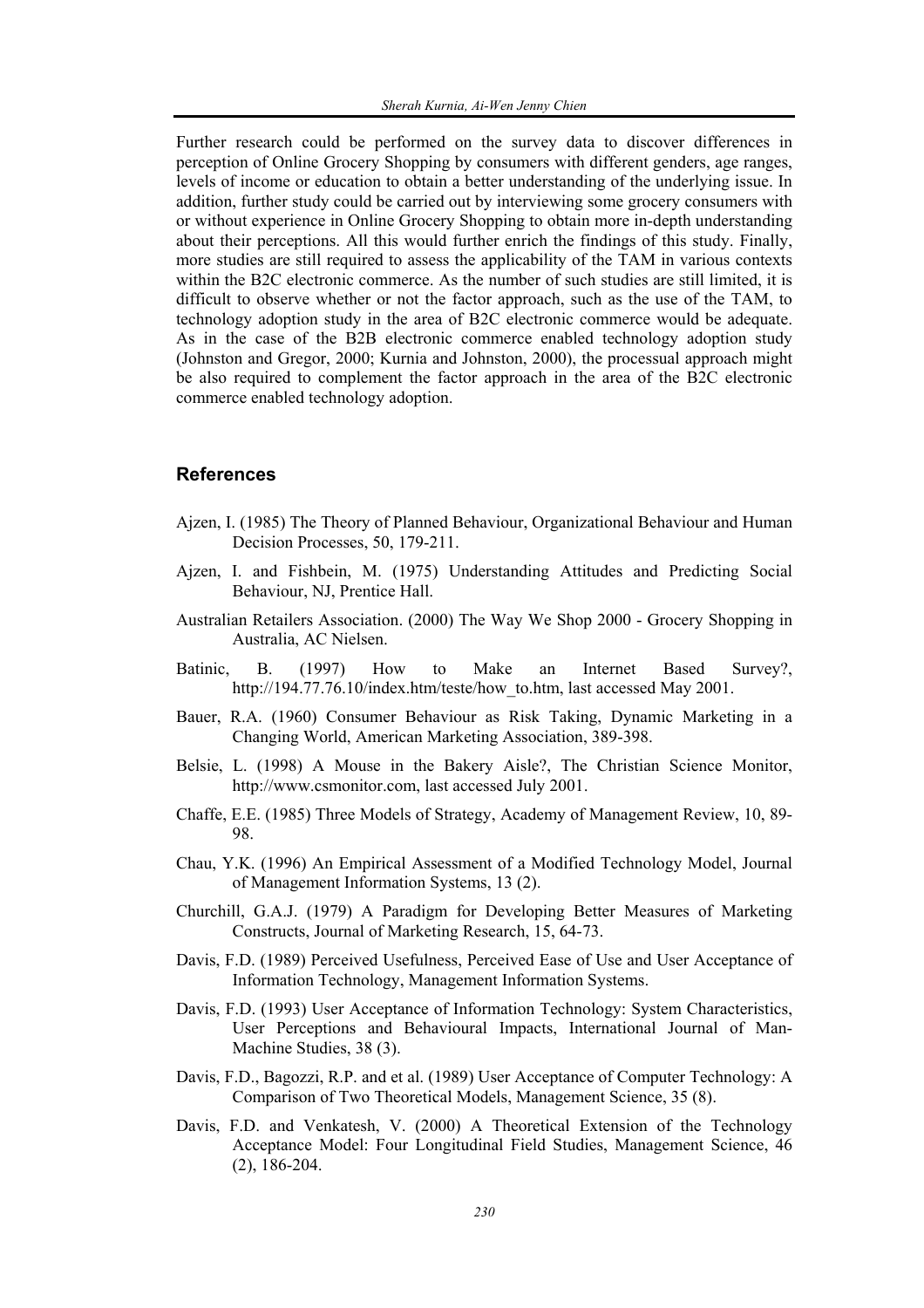- Dishaw, M.T. and Strong, D.M. (1999) Extending the Technology Acceptance Model with Task-Technology Fit Constructs, Elsevier Science.
- Fink, A. (1995) The Survey Handbook, Sage Publication, Inc.
- Gefen, D. and Straub, D. (2000) The Relative Importance of Perceived Ease of Use in Is Adoption: A Study of E-Commerce Adoption, Journal of Association for Information Systems, 1 (8).
- George, B., Hinson, S. and et al. (2001) Modeling the Technology Adoption Decision: The Impact and Generalizability of the Perceived Characteristics of Innovating Inventory on Email Adoption.
- Heikkila, J., Kallio, J. and et al. (1999) EC Groceries for Elderly and Disabled: A Comparison of Alternative Service Models, Information Technology and People, 12 (4).
- Hu, P.J., Liu, O., and et al. (1999) Examining the Technology Acceptance Model Using Physician Acceptance of Telemedicine Technology, Journal of Management Information Systems, 16 (2), 91-112.
- Johnston, R.B. and Gregor, S. (2000) A Structuration-Like Theory of Industry-Level Activity for Understanding the Adoption of Interorganisational Systems, The 8th European Conference on Information Systems, Vienna, Austria, 567-574.
- Keil, M. (1991) Managing MIS Implementation: Identifying and Removing Barriers to Use, Harvard University.
- King, N. (1990) Innovation at Work: The Research Literature, Innovation and Creativity at Work, M.A. West and J.L. Farr, Chichester: Wiley, 15-80.
- Kurnia, S. and Johnston, R.B. (1999) The Mutuality of ECR Benefits, Costs and Risks in Supply Chain Reform, The third Collaborative Electronic Commerce Technology and Research, Wellington, New Zealand, CD ROM.
- Kurnia, S. and Johnston, R.B. (2000) The Need for a Processual View of Inter-Organizational Systems Adoption, Journal of Strategic Information Systems, 9, 295-319.
- Lucas, H.C. (1991) Methodological Issues in Information Systems Survey Research, The Information Systems Research Challenge: Survey Research Methods, K.L. Kraemer, Boston, Harvard Business School, 273-285.
- Malhotra, Y. and Galletta, D.F. (1999) Extending the Technology Acceptance Model to Account for Social Influence: Theoretical Bases and Empirical Validation, The 32nd Hawaii International Conference on Systems Sciences, Hawaii, 1-14.
- Morgan, R. (2000) On-Line Shopping Small but Growing, http://www.roymorgan.com.au/pressreleases/19981/onlineshop.htm,, last accessed August 2001.
- Morganosky, M. and Cude, B. (2000) Consumer Response to Online Grocery Shopping, International Journal of Retail and Distribution Management, 28 (1), 17-26.
- Neuman, W.L. (1994) Social Research Methods: Qualitative and Quantitative Approaches, Massachusetts, Allyn and Bacon.
- Nunnaly, J.O. (1978) Psychometric Theory, New York, McGraw-Hill.
- Ostlund, L.E. (1974) Perceived Innovation Attributes as Predictors of Innovativeness, Journal of Consumer Research, 1, 23-29.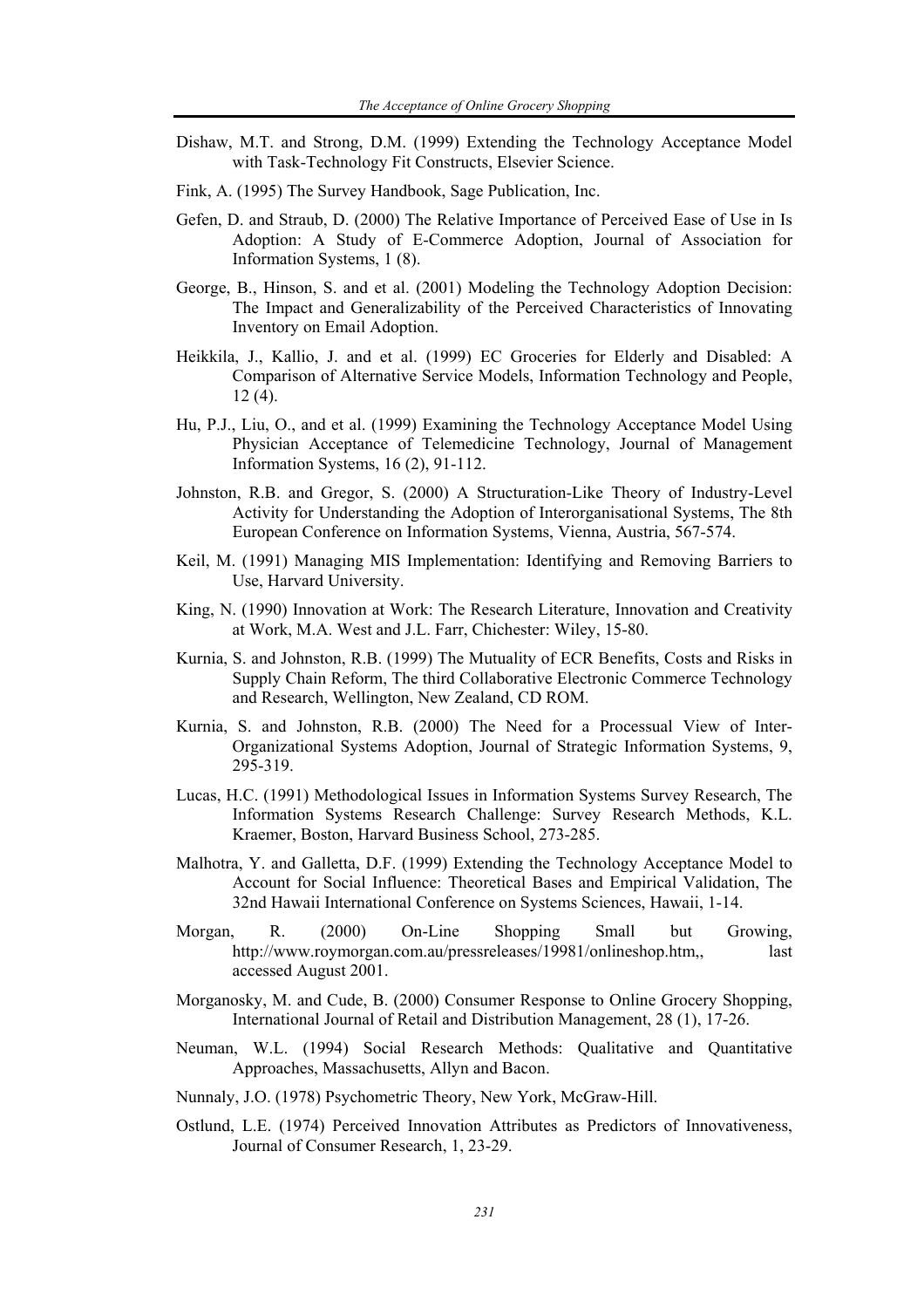- Pallant, J. (2001) SPSS Survival Manual: A Step by Step Guide to Data Analysis Using SPSS, Crows Nest, Allen and Unwin.
- Park, K., Perosio, D. et al. (1998) What's in Store for Home Shopping, Ithaca, New York, Cornell University Food Industry Management Program.
- Pfeffer, J. (1982) Organizations and Organization Theory, Boston, Pitman.
- Rhee, H.S. and Riggins, F. (1997) Gvu's WWW User Surveys: High Level Summary of Internet Banking Survey,, http://www,gvu.gatech.edu/user\_survey/survey-1997- 04/graphs/banking/report.html, last accessed May 2001.
- Rogers, E.M. (1983) Diffusion of Innovations, New York, The Free Press.
- Saga, V.L. and Zmud, R.W. (1994) The Nature and Determinants of It Acceptance, Routinizatoin and Infusion, IFIP Transaction: Computer Science and Technology, 45, 67-86.
- Schuster, A. and Sporn, B. (1998) Potential for Online Grocery Shopping in the Urban Area of Vienna, Journal of Electronic Market, 8 (2).
- Slappendel, C. (1996) Perspectives on Innovation in Organizations, Organization Studies, 17 (1), 107-129.
- Slonae, K. (2000) The Online Shopping Revolution,, http://aca.ninemsn.com.au/stories/454.asp, 2001.
- Spare, H. and Pulkkinen, M. (1997) Perceived Access to Grocery Shopping Services, Helsinki.
- Tan, M. and Teo, T., S.H. (2000) Factors Influencing the Adoption of Internet Banking, Journal of Association for Information Systems, 1 (5).
- Taylor, S. and Todd, P.A. (1995) Understanding Information Technology Usage: A Test Competing Models, Information Systems Research.
- Webster, F.E.J. (1969) New Product Adoption in Industrial Markets: A Framework for Analysis, Journal of Marketing Research, 33 (3), 35-39.
- Wu, S. and Lin, C.S. (2000) Exploring Users Intention and Behaviour of the Portal Site: Application of Technology Acceptance Model, The 4th Pacific Asia Conferences in Information Systems, Hong Kong, China, CD ROM.